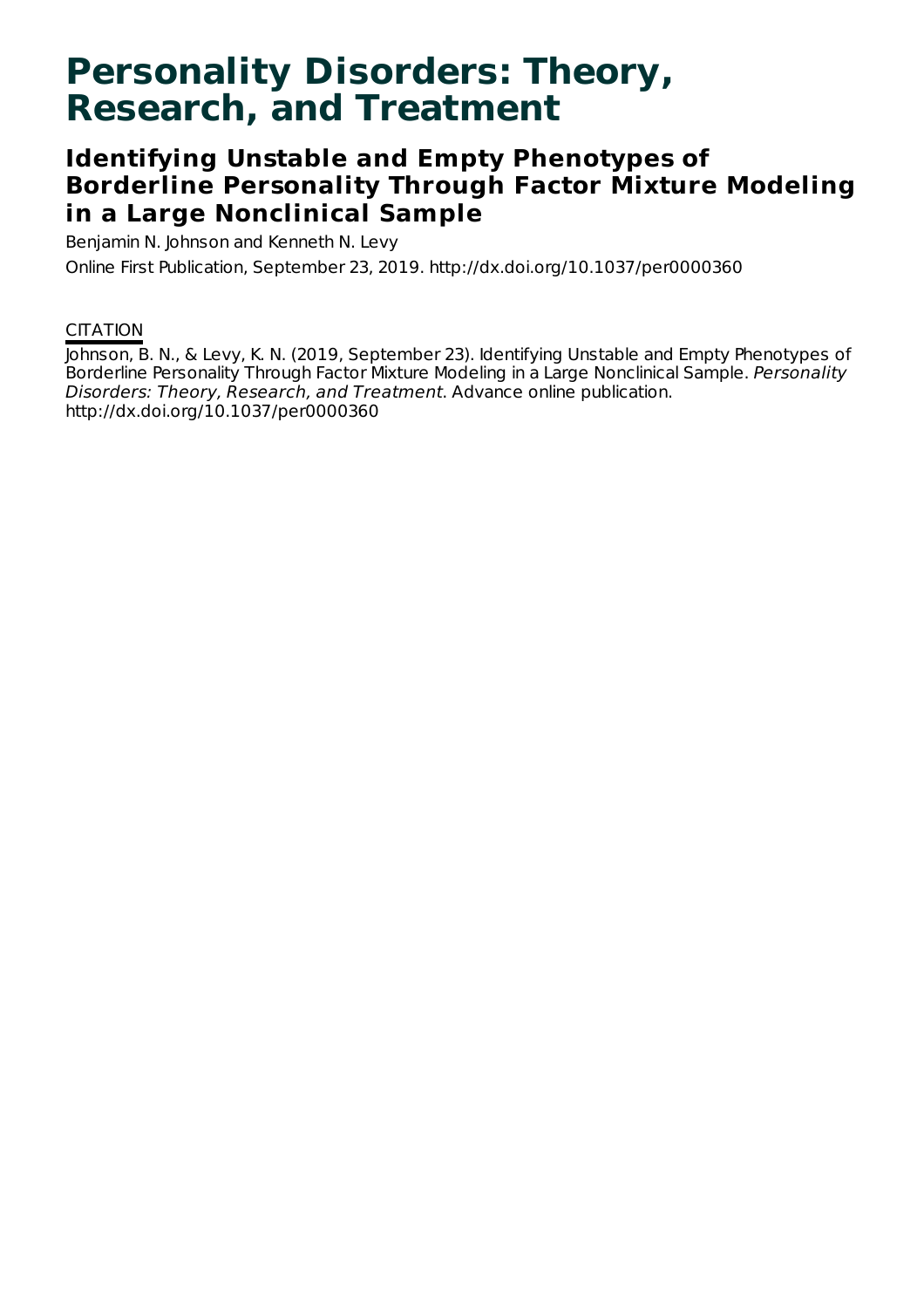http://dx.doi.org[/10.1037/per0000360](http://dx.doi.org/10.1037/per0000360)

### Identifying Unstable and Empty Phenotypes of Borderline Personality Through Factor Mixture Modeling in a Large Nonclinical Sample

Benjamin N. Johnson and Kenneth N. Levy The Pennsylvania State University

Borderline personality disorder (BPD) is serious, prevalent, and symptomatically heterogeneous. Identifying distinct phenotypes of BPD features promises useful diagnostic and treatment implications. Although a series of subtyping studies exist, only two have examined BPD symptom configurations while taking into account BPD severity. We used factor mixture modeling to identify discrete subtypes of BPD features, simultaneously considering symptom severity, in the largest nonclinical young adult sample to date. Undergraduates ( $N = 20,010$ ; 63.86% women;  $M_{\text{age}} = 18.75$ ,  $SD = 1.73$ ) completed the McLean Screening Instrument for BPD, which was condensed to measure the 9 *Diagnostic and Statistical Manual of Mental Disorders* BPD criteria dichotomously. We used a model comparison approach to determine the optimal latent factor and class structure of BPD symptoms and validated classes via BPD-relevant constructs. The sample consisted of three subtypes: Asymptomatic (70%), Unstable (19%), and Empty (11%). The Unstable and Empty classes displayed elevated BPD symptomatology along a single continuum of BPD severity. Individuals in the Empty class displayed the highest levels of emptiness and dissociation, emotional distress, and attachment avoidance, whereas individuals in the Unstable class displayed a high frequency of reckless and self-damaging behaviors. Our results suggest the importance of a hybrid dimensional/categorical conceptualization of BPD as displayed in a nonclinical sample. Unstable and Empty classes may be associated with different treatment targets for subthreshold BPD presentations. The findings are discussed in terms of their clinical implications regarding diagnosis, treatment, and theoretical conceptualization of BPD.

*Keywords:* borderline personality disorder, factor analysis, latent class analysis, latent variable modeling, subtypes

Borderline personality disorder (BPD) is a common psychiatric illness, characterized by emotion dysregulation, impulsivity, selfdamaging behaviors, chaotic relationships, and identity disturbance (American Psychiatric Association, 2013). BPD is one of the most prevalent personality disorders (PDs): 1–5% of the general population (median  $= 2.2\%$ ), 10–20% of psychiatric outpatients, and 20–40% of psychiatric inpatients meet diagnostic criteria for BPD (Levy & Johnson, 2016).

Symptoms of BPD impair social and occupational functioning (Javaras, Zanarini, Hudson, Greenfield, & Gunderson, 2017; Miller, Lewis, Huxley, Townsend, & Grenyer, 2018), even when they are diagnostically subthreshold (Gunderson et al., 2011). For instance, Zimmerman and colleagues (Ellison, Rosenstein, Chelminski, Dalrymple, & Zimmerman, 2016; Zimmerman, Chelminski, Young, Dalrymple, & Martinez, 2012) found that outpatients with just a single BPD symptom showed significantly worse psychosocial functioning (e.g., suicidality, hospitalization, and work problems) compared with those with no BPD symptoms. BPD symptoms also differ in terms of likelihood of endorsement (Cooper, Balsis, & Zimmerman, 2010), and longitudinal data have shown different prevalence and remission rates of the BPD criteria over time, as well as continued functional impact of subthreshold "remitted" BPD (Gunderson et al., 2011; Zanarini, Frankenburg, Reich, & Fitzmaurice, 2010).

Together, this body of research suggests that looking at specific symptoms of BPD or subthreshold profiles of BPD features may predict different clinical or behavioral outcomes and may provide tailored treatment recommendations (e.g., individuals with a more impulsive subtype might respond better to mindfulness training). Furthermore, the polythetic, dichotomous diagnostic rules outlined by the *Diagnostic and Statistical Manual of Mental Disorders* (*DSM*; American Psychiatric Association, 2013) for the PDs are largely arbitrary and do not successfully "carve nature at its joints," nor do they consider research on the clinical significance of subthreshold presentations of BPD (Ellison et al., 2016; Tyrer et al., 2011; Yang, Coid, & Tyrer, 2010; Zimmerman et al., 2012), differential item functioning of the BPD criteria (Cooper et al., 2010), or dimensional conceptualizations of the PDs (Clarkin, Yeomans, & Kernberg, 2006; Costa & McCrae, 1990; Eaton, Krueger, South, Simms, & Clark, 2011; Sharp et al., 2015).

**D** [Benjamin N. Johnson](https://orcid.org/0000-0002-3050-7043) and **D** [Kenneth N. Levy,](https://orcid.org/0000-0002-4670-4631) Department of Psychology, The Pennsylvania State University.

We wish to acknowledge Michael N. Hallquist and James M. LeBreton for conceptual contributions to the statistical approach and methodology utilized in the present study.

Correspondence concerning this article should be addressed to Benjamin N. Johnson, Department of Psychology, The Pennsylvania State University, 359 Bruce V. Moore Building, University Park, PA 16802. E-mail: [bnjohnson.psych@gmail.com](mailto:bnjohnson.psych@gmail.com)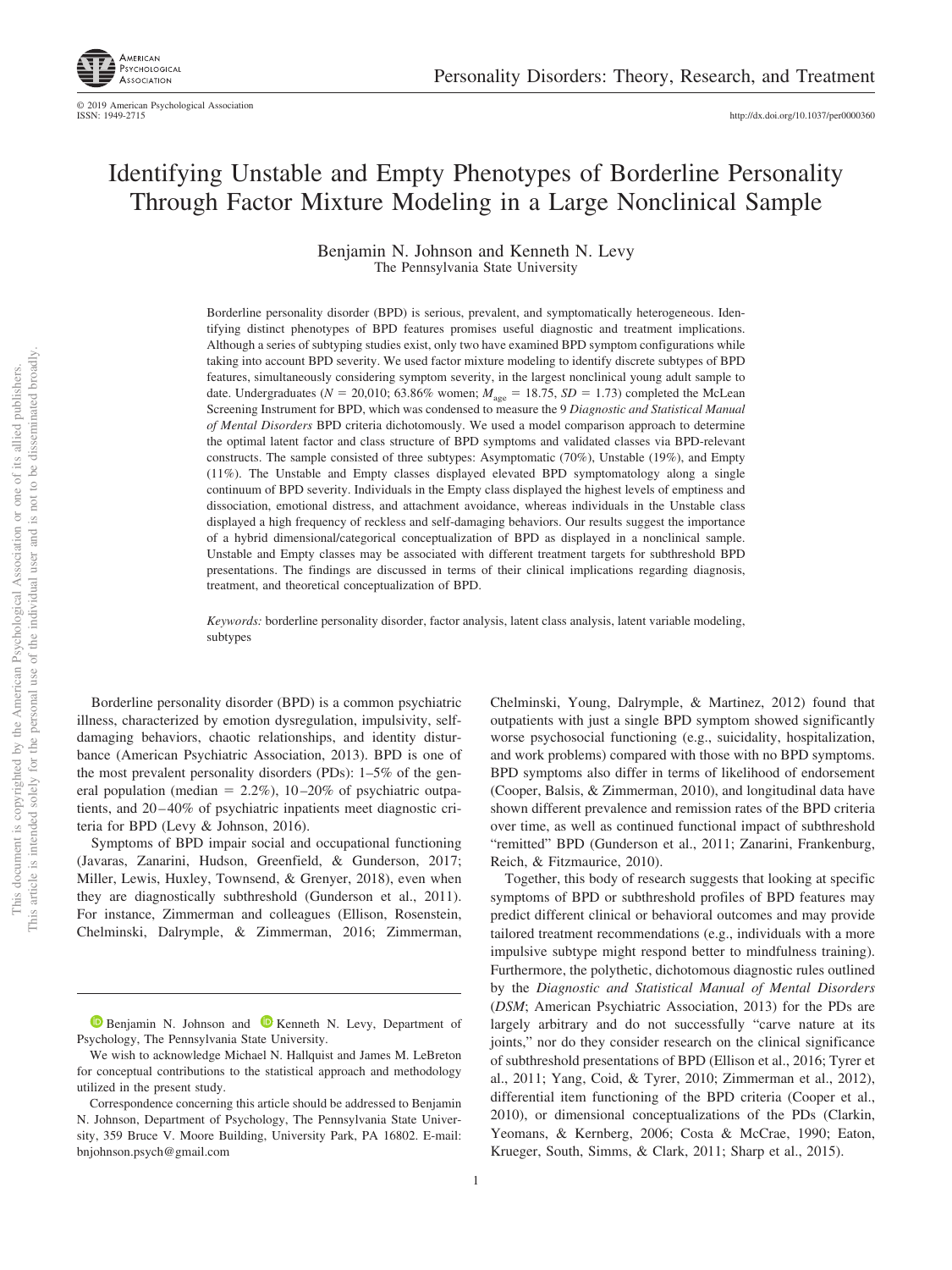These issues have motivated research exploring the latent structure of BPD. Two common themes arise in BPD subtype research. First, individuals seem to exist on a spectrum of BPD severity, especially in nonclinical samples (Bornovalova, Levy, Gratz, & Lejuez, 2010; Clifton & Pilkonis, 2007; Shevlin, Dorahy, Adamson, & Murphy, 2007; Thatcher, Cornelius, & Clark, 2005). The majority of individuals (both clinical and nonclinical) appear to present with little to no BPD features, a subset fall into classes of moderate severity, and a relatively distinct few endorse nearly all of the *DSM* BPD criteria. These findings emphasize the importance of taking into account a latent BPD severity dimension, rarely done in past latent class research, which may account for quantitatively— but not qualitatively— distinct "subtypes." On the other hand it is possible that truly distinct subtypes are being masked by severity-driven groupings. Second, some studies point to the presence of impulsive/dysregulated (Thatcher et al., 2005) and identity disturbed/empty (Slavin-Stewart, 2015) classes of individuals. Dysregulated individuals are largely characterized in terms of the BPD criteria of anger and impulsivity, although two studies (Lenzenweger, Clarkin, Yeomans, Kernberg, & Levy, 2008; Ramos, Canta, de Castro, & Leal, 2014) suggest a broader understanding of externalizing behavior, including antisocial acts and aggression. Identity disturbed individuals appear to experience both identity diffusion and emptiness as core BPD features, along with various internalizing features (Ramos et al., 2014).

However, none of this research has taken into account the latent dimension of BPD severity that also underlies covariation in BPD symptoms. Failing to account for the latent dimension(s) of a construct threatens to produce spurious latent classes that are in fact misadaptations of the model to a continuous latent space. For instance, the common finding of unaffected, low, moderate, and high severity subtypes of people in terms of BPD symptoms (Bornovalova et al., 2010; Shevlin et al., 2007) is potentially an artifact of a latent severity factor that is unaccounted for. In fact, the dimensionality of the PDs has been found to be quite robust, to such a degree that many have called for a purely dimensional PD model (Hopwood et al., 2018).

A related body of research, using taxometric analysis (Meehl & Golden, 1982), has aimed to directly compare the relative applicability of a dimensional versus categorical model of BPD. Taxometric analysis provides certain advantages over the latent class analysis (LCA) used by most of the aforementioned subtype research, such as being agnostic to the distribution of measure items. This research has generally found that a dimensional model of BPD outperforms a categorical one (Haslam, Holland, & Kuppens, 2012). However, taxometric analysis may provide inconclusive results in cases where a set of indicators may reflect *both* dimensional and categorical properties (Ruscio, Ruscio, & Meron, 2007). Further, it may suggest a dimensional interpretation in cases where a strong severity continuum exists (such as in BPD), overlooking fuzzy or overlapping taxa. Given the likelihood that BPD displays both dimensional and categorical aspects (Asnaani, Chelminski, Young, & Zimmerman, 2007; [Zimmerman, Chelminski, Young,](#page-10-0) [Dalrymple, & Martinez, 2013\)](#page-10-0), and the possibility that multiple symptomatically overlapping, yet etiologically distinct, BPD patterns may exist, statistical approaches that incorporate dimensional and categorical features simultaneously are warranted.

Only two studies have used a combined trait-based and classbased analysis of BPD symptoms (Conway, Hammen, & Brennan, 2012; Hallquist & Pilkonis, 2012), employing factor mixture modeling (FMM; Muthén & Shedden, 1999), which is able to simultaneously identify the optimal configuration of latent dimensions and classes of BPD. Conway and colleagues (2012) found that a single-factor latent trait model outperformed both a latent class and factor mixture model in a sample of 700 twenty-year-olds at risk for depression. However, Conway and colleagues' (2012) use of FMM was restricted only to models in which the BPD factor structure was maintained strictly invariant across classes, which makes detecting unique latent classes unlikely [\(Clark et al., 2013\)](#page-8-0). Hallquist and Pilkonis (2012) used a similar model-comparison approach in a mixed clinical sample  $(N = 362)$ , identifying a symptomatic (27.6%) and an asymptomatic (72.4%) class of individuals via a one-factor, two-class FMM, and using flexible model parameterization unlike Conway et al. (2012). Unlike previous latent class research, which assumes no spectrum of severity, this finding suggests a hybrid model in which BPD symptoms are expressed along a severity dimension and *at the same time* individuals who fall into an affected (likely BPD-diagnosed) group are qualitatively distinct from individuals with no BPD, not simply quantitatively more severe. However, Hallquist and Pilkonis's sampling strategy involved explicitly recruiting BPD (i.e., three or more symptoms) versus non-BPD individuals, which is likely to produce latent classes arising from the sampling procedure itself, rather than reveal true person-level differences in the population (Markon & Krueger, 2006).

The present study attempts to fill several gaps in the literature by employing FMM of BPD symptoms in a sufficiently sized nonclinical sample to approximate a comprehensive range of patterns of BPD symptoms across the entire spectrum of severity. This approach will allow for the identification of both asymptomatic and symptomatic subtypes, while taking into account underlying dimensional severity, thus ensuring qualitative differences between the classes (rather than spurious proxies for BPD severity). Such an approach is timely, given recent propositions for hybrid dimensional/categorical models of PDs in the psychiatric nosology (e.g., *DSM–5*, *International Classification of Diseases*, 11th Revision [*ICD-11*]).

#### **Hypotheses**

We hypothesize that a factor mixture model will outperform a factor model and latent class model in representing the latent structure of BPD. Specifically, we expect an Asymptomatic class comprising the majority of the sample, along with up to two Symptomatic classes, one characterized by anger and impulsivity, and the other characterized by identity disturbance and emptiness. We expect these classes to fall along a single latent BPD dimension. Finally, we expect that validity indicators related to anger and impulsivity will be elevated in the first Symptomatic class, and those related to identity disturbance and emptiness will be elevated in the second.

#### **Method**

#### **Participants**

The sample consisted of 20,010 undergraduate students from a large rural public mid-Atlantic/northeastern university who partic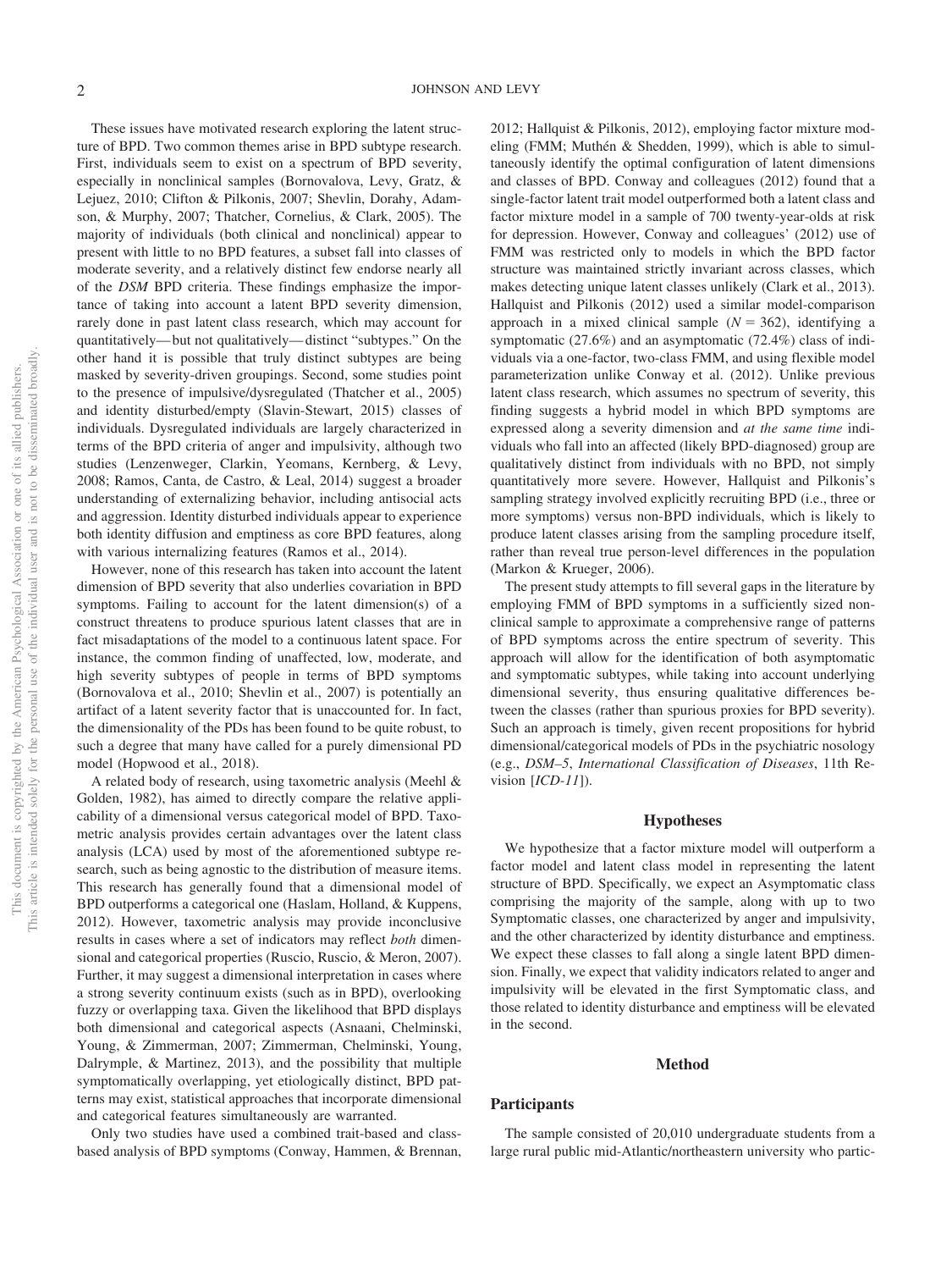ipated in subject pool screening between 2006 and 2016. The sample was predominantly women (63.4%) and ranged in age from 18 to 55 ( $M = 18.75$ ;  $SD = 1.73$ ; mode/median = 18). Complete BPD symptom data were gathered on 19,833 participants.

#### **Procedure**

Between the spring of 2006 and the spring of 2016, participants completed a battery of self-report measures as part of an undergraduate psychology subject pool online screening process to identify participants for other studies. For completing measures, participants received credit toward a course research participation requirement. Participants completed the McLean Screening Instrument for BPD (MSI-BPD; Zanarini et al., 2003), determining the presence of self-reported BPD symptoms. Subsets of participants also completed additional measures at that time, which serve as validity measures in the current study. All procedures were approved by the university's institutional review board and were consistent with the American Psychological Association's ethics guidelines.

#### **Measures**

**McLean Screening Instrument for BPD.** The MSI-BPD is a 10-item clinician administered/patient self-report screening measure for BPD (Zanarini et al., 2003). Items are rated Yes/No and correspond to the nine *DSM–5* criteria for BPD (two items for paranoia/dissociation); examples include "Have you chronically felt empty?" and "Have you been extremely moody?" As a screening instrument, the MSI-BPD has shown good sensitivity (0.81) and specificity (0.85), which is higher in young adult samples (0.90 and 0.93, respectively), using a cutoff sum score of 7. It also displays adequate internal consistency (0.77; 0.80 in the present study) and test–retest reliability ( $\rho = 0.72$ ), and adequate criterion validity with semistructured interviews in community and clinical samples (Melartin, Häkkinen, Koivisto, Suominen, & Isometsä, 2009; Patel, Sharp, & Fonagy, 2011; Zanarini et al., 2003).

**Validity measures.** We used a set of psychometrically sound self-report screening, symptom, personality, and interpersonal functioning measures to examine differences among classes. These measures assessed BPD symptoms (a Likert-type adaptation of the International Personality Disorder Examination—Screening Questionnaire [IPDE-SQ]; Loranger, Janca, & Sartorius, 1997), negative affectivity (The Revised NEO Personality Inventory [NEO]— Anxiety, Anger Hostility, Depression, and Positive Emotions [reversed] facets; Costa & McCrae, 1992; Depression Anxiety Stress Scales; Lovibond & Lovibond, 1995), impulsivity (NEO Impulsivity facet; Reckless Behavior Questionnaire; Shaw, Wagner, Arnett, & Aber, 1992), affect lability (Affect Lability Scale; Harvey, Greenberg, & Serper, 1989), affect intensity (Affect Intensity Measure; Larsen, 1985), self-harm (Deliberate Self-Harm Inventory; Gratz, 2001), self-concept clarity (Self-Concept Clarity Scale; Campbell et al., 1996), other borderline personality characteristics (Borderline Personality Inventory [BPI]; Leichsenring, 1999; Inventory of Personality Organization; Lenzenweger, Clarkin, Kernberg, & Foelsch, 2001), and attachment insecurity (Experiences in Close Relationships—Revised Questionnaire; Fraley, Waller, & Brennan, 2000). Further detail on these measures is available from the authors.

#### **Data Analytic Plan**

We used a model comparison approach to determine the optimal latent variable model for understanding the variability of BPD symptoms, specifically comparing common factor, latent class, and factor mixture models. (a) We conducted exploratory factor analysis (EFA) of one to five factors, using the tetrachoric correlation matrix as input, as appropriate for binary indicators, and Geomin (oblique) rotation for multifactor solutions. (b) We also tested LCA models of two to four latent classes. Finally, (c) we used FMM (Muthén & Shedden, 1999) to simultaneously model latent factors and classes of BPD symptoms, from one to five factors and two to four classes. We tested models with the four forms of parameterization outlined by [Clark and colleagues](#page-8-0) [\(2013\),](#page-8-0) which consecutively free up factor variances/covariances, item thresholds, and factor loadings across classes. Both latent class and factor mixture models were run with 600 random starts and 120 final stage iterations to ensure identification of global, not local, maxima in the likelihood function. We selected the best EFA, LCA, and FMM using the Bayesian information criterion (BIC), sample size-adjusted BIC, and Akaike's information criterion, and then determined the best overall model also using these criteria, as well as substantive evaluation.<sup>1</sup> The BIC was preferred, as the Akaike's Information Criterion is downwardly biased by increasing model complexity. Maximum likelihood estimation with robust standard errors was used across all models. All analyses were conducted in Mplus Version 8.1 (Muthén & Muthén, 2017).

#### **Results**

#### **Factor Analysis**

The results of the EFA suggested that a three-factor solution best represented the data,  $\chi^2(12) = 1,30.10, p < .001$ ; comparative fit index  $= 1.00$ , Tucker–Lewis index  $= 1.00$ , root mean square error of approximation  $= .02$ , standardized root mean square residual  $= .02$ , explaining 65.5% of the variance in the indicators (Table 1). Factor 1 reflected affective/impulsive problems ( $\lambda_{\text{Anger}} =$ 1.26,  $\lambda_{\text{Afterc}} = .68$ ,  $\lambda_{\text{Impulsivity}} = .43$ ,  $\lambda_{\text{Paranoia/Dissociation}} = .42$ ), Factor 2 reflected emptiness/identity disturbance ( $\lambda_{\text{Empty}} = .92$ ,  $\lambda_{Identity} = .91$ , but only the abandonment item loaded above .40 on Factor 3 ( $\lambda_{\text{Abandoment}} = .53$ ). No other loadings exceeded .40. Factors were correlated between .65 and .81. Given the lack of simple loading structure and high intercorrelation among the factors, as well as the body of literature suggesting a single dimension likely underlies BPD criteria, we also tested and reported a singlefactor model (Table 1),  $\chi^2(27) = 1,653.10, p < .001$ ; comparative fit index  $= .98$ , Tucker–Lewis index  $= .97$ , root mean square error of approximation  $= .06$ , standardized root mean square residual  $=$ .06. This model fit the data well, although meaningfully less well

<sup>&</sup>lt;sup>1</sup> As symptom data are usually positively skewed (average indicator skew  $= 1.89$  in our data), we wished to ensure that mixture models were not simply functioning to model this skew via the identification of spurious latent "classes" (Bauer & Curran, 2003). Thus, we also examined whether modeling skew directly using *skewnormal* distributions (Muthén & Asparouhov, 2015) in our EFA and FMM would improve model fit over and above the mixture models assuming multivariate normality within classes. None of these models outperformed those we report in the text.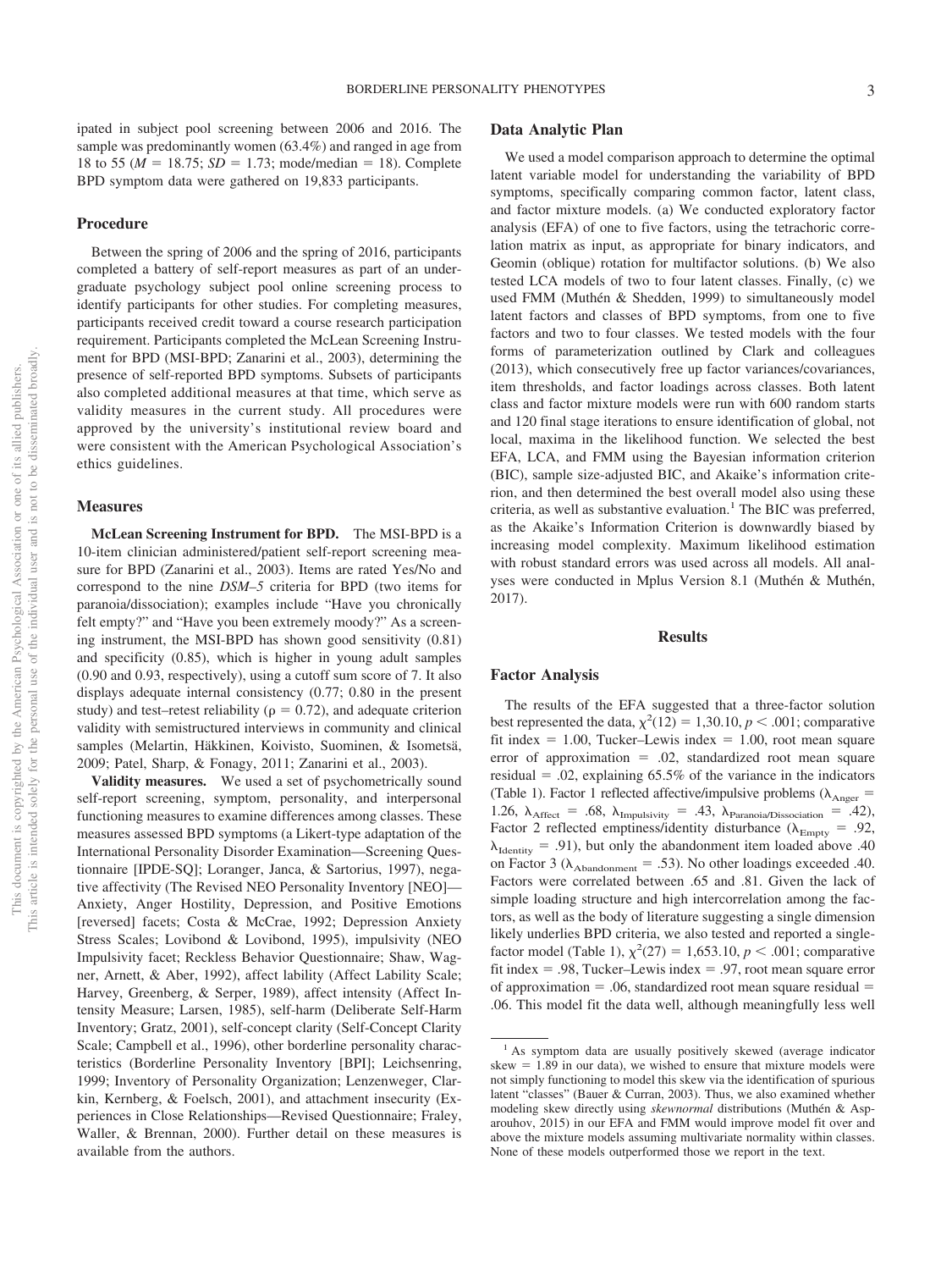| Analysis                     | Factors | Classes | Parameters | Log-likelihood | AIC     | ВIС     | $BIC_{\text{adi}}$ |  |  |  |  |
|------------------------------|---------|---------|------------|----------------|---------|---------|--------------------|--|--|--|--|
| Factor analysis              |         |         | 18         | $-65,298$      | 130.632 | 130,775 | 130,717            |  |  |  |  |
| Factor analysis              |         |         | 33         | $-64,605$      | 129,277 | 129.538 | 129,433            |  |  |  |  |
| Latent class analysis        |         |         | 39         | $-64,844$      | 129,766 | 130,073 | 129,950            |  |  |  |  |
| Factor mixture model (FMM-3) |         |         | 38         | $-64,629$      | 129.333 | 129,633 | 129,512            |  |  |  |  |

Table 1 Factor Analytic, Latent Class, and Factor Mixture Model Comparisons (N = 19,833)

*Note*. Models are derived via maximum likelihood estimation with robust standard errors. FMM-3 refers to a factor mixture model in which factor variance and loadings are equal across classes, but item thresholds are freely estimated across classes.  $AIC = Akaike's$  information criterion;  $BIC =$ Bayesian information criterion;  $BIC_{adj}$  = sample size-adjusted BIC.

than the three-factor model ( $\Delta \text{fit} > .01$ ; Graham & Connell, 2014). Standardized loadings for the one-factor model varied from .56 (relationship chaos) to .84 (emptiness), with all loadings being significant, suggesting the presence of a relatively cohesive single BPD factor.

#### **Latent Class Analysis**

A four-class LCA provided best fit to the data (Table 1). Class 1 (65.2%) reflected asymptomatic individuals, with no item endorsement probability greater than impulsivity (.12).

Class 2 (19.6%) reflected affective/impulsive individuals, with impulsivity (.66), anger (.56), paranoia/dissociation (.50), and affect (.49) being endorsed by roughly a 50% of this class. Class 3 (7.1%) reflected empty/identity disturbed individuals, with identity disturbance (.60), paranoia/dissociation (.58), and emptiness (.52) being endorsed by roughly 50% of this class. Finally, Class 4 (8.1%) reflected a "BPD" class, in which all symptoms except relationships (.46) and self-harm (.43) had a .70 or greater probability of being endorsed.

#### **Factor Mixture Modeling**

FMM pointed to a one-factor, three-class model as the optimal representation of the data (Table 1). Specifically, parameterization in which item thresholds were freed across classes while factor variance and loadings were held equal across classes (FMM-3) provided the best fit among the models.2 Results suggested that an Asymptomatic class (70.0%) displayed virtually no symptoms of BPD, and two smaller groups displayed significant BPD symptoms, an Unstable group (18.8%) with elevated BPD symptoms except low levels of emptiness and identity disturbance and the other, an Empty group (11.3%), with elevated BPD symptoms including high levels of emptiness and identity disturbance (Table 2).

#### **Comparing Models**

When comparing the FMM-3 with the optimal EFA and LCA models described earlier, the three-factor EFA produced the lowest values across all three information criteria (Table 1). However, given the concerns regarding the interpretability of this model noted earlier, we determined the more interpretable FMM-3 to be the optimal representation of the data.

#### **Validity of the FMM-3 Model**

On average, the Empty class endorsed significantly more BPD symptoms on the MSI-BPD and IPDE-SQ than the Unstable class, and both exceeded the Asymptomatic class [\(Table 3\)](#page-6-0). Using the published cutoff of seven endorsed criteria as a positive screen for BPD (Zanarini et al., 2003), 6.0% of the Unstable class (1.1% of the sample) and 26.8% of the Empty class (3.0% of the sample) screened positive for BPD, similar to published prevalence rates of BPD in the community (1–5%).

Compared with the two symptomatic classes, Asymptomatic class membership was associated with less BPD, better interpersonal functioning, greater self-concept clarity and identity coherence, less defensiveness, and less distress [\(Table 3\)](#page-6-0). Symptomatic class membership was generally associated with worse functioning and symptoms. Specifically, several variables differentiated these two classes in terms of the magnitude of class separation on Cohen's *d* (as *p* values are differentially influenced by the varying sample sizes across subsets of validity measures). Those in the Empty class reported greater emptiness and dissociation (IPDE-SQ), more depression and anxiety and less positive affect (NEO and Depression Anxiety Stress Scales), and more avoidant attachment (Experiences in Close Relationships—Revised Questionnaire), and those in the Unstable class reported greater frequency of lifetime self-injurious behaviors/activities (Deliberate Self-Harm Inventory) and more types of reckless behavior in the past year (Reckless Behavior Questionnaire), as well as greater angerrelated affective lability and maladaptive defensive reactions (BPI). However, contrary to expectations, those in the Unstable and Empty classes did not differ in their level of identity diffusion (BPI and Inventory of Personality Organization) or self-concept clarity (Self-Concept Clarity Scale). They also did not differ on other aspects of affective lability (besides anger) or intensity.

#### **Discussion**

Our study provides an examination of the latent structure and typology of BPD phenomenology with the largest nonclinical sample to date. Largely in line with our hypotheses, results suggested that three subgroups of individuals exist in terms of the types of BPD symptoms they endorse: an asymptomatic group and two symptomatic groups, one displaying low levels of emptiness and elevated risky behavior and anger dysregulation and the other, high levels of emptiness and other emotional distress. These groups fell along a single dimension of BPD severity, with the Empty group being most severe (roughly a quarter likely meeting

<sup>&</sup>lt;sup>2</sup> We also reanalyzed all of the aforementioned models on 10 randomly selected subsamples of  $n = 2,001$ , to ascertain the stability of results. The one-factor, three-class FMM-3 outperformed all other models on all information criteria, except for the BIC in four trials, in which the one-factor EFA was superior.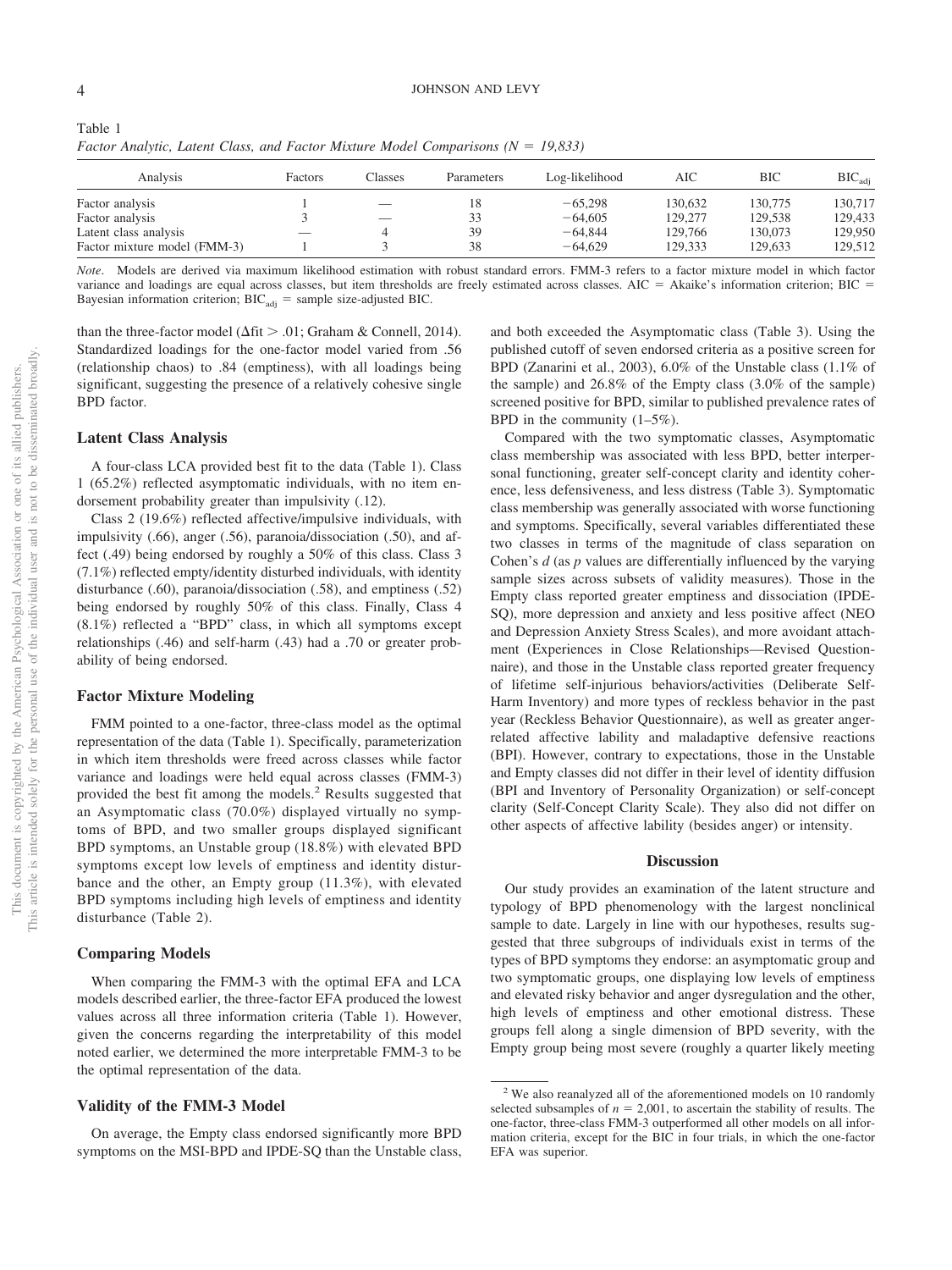|                                    |                           |              | Latent class |             |                    | Latent class                   |          |         |  |  |
|------------------------------------|---------------------------|--------------|--------------|-------------|--------------------|--------------------------------|----------|---------|--|--|
| Assigned class label               |                           | Asymptomatic | Unstable     | Empty       |                    | Asymptomatic                   | Unstable | Empty   |  |  |
| Class prevalence $\%$ ( <i>n</i> ) | Marginal<br>probabilities | 70% (13,881) | 19% (3,720)  | 11% (2,232) | Factor<br>loadings | Unstandardized item thresholds |          |         |  |  |
| Conditional probability            |                           |              |              |             |                    |                                |          |         |  |  |
| Fear of abandonment                | .16                       | .00          | .56          | .48         | .59                | 11.08                          | 0.88     | 0.58    |  |  |
| Relationship chaos                 | .13                       | .04          | .39          | .25         | .46                | 3.21                           | 1.27     | 1.72    |  |  |
| Identity disturbance               | .12                       | .01          | .09          | .83         | .73                | 5.14                           | 3.38     | $-0.21$ |  |  |
| Impulsivity                        | .30                       | .15          | .72          | .56         | .65                | 2.26                           | $-0.04$  | 0.47    |  |  |
| Suicidality/self-harm              | .07                       | .00          | .22          | .26         | .59                | 5.15                           | 2.56     | 1.81    |  |  |
| Affective instability              | .19                       | .08          | .47          | .46         | .82                | 4.13                           | 1.36     | 1.46    |  |  |
| Paranoia/dissociation              | .26                       | .12          | .53          | .64         | .67                | 2.67                           | 0.83     | $-0.10$ |  |  |
| Anger                              | .23                       | .15          | .40          | .40         | .86                | 3.60                           | 1.61     | 1.90    |  |  |
| Emptiness                          | .10                       | .01          | .07          | .75         | .82                | 6.59                           | 4.37     | 0.05    |  |  |

*Probability of Class Membership, Item Response, and Factor Structure of a One-Factor, Three-Class Factor Mixture Model*

*Note*. Class prevalence refers to the percentage of individuals who would be assigned to each class based on their most likely latent class membership. Marginal probabilities refer to the overall proportion of the entire sample endorsing each item. Conditional item response probabilities refer to the likelihood that individuals in a given class (column) will endorse a given item (row). Item response probabilities twice the marginal probability are indicated in bold font, and probabilities half the marginal probability are indicated in *italic* font for interpretability.

diagnostic threshold for BPD). Nevertheless, class membership cannot solely be explained by BPD severity but by unique configurations of symptoms as well, primarily differences in the emptiness and identity disturbance criteria. However, although the symptomatic groups differed substantially in terms of their endorsement of the identity disturbance BPD criterion, this difference was not manifested across several validity variables.

These two symptomatic classes appear to confer risk for externalizing (Unstable) and internalizing (Empty) symptoms, although notably *both* classes displayed elevations in both internalizing and externalizing symptoms compared with the Asymptomatic class. This finding is consistent with a growing body of research suggesting that BPD is characterized by both internalizing and externalizing dimensions (James & Taylor, 2008; Zanarini & Frankenburg, 1997; Zanarini et al., 2003), although our findings add further nuance to such research in that two distinct phenotypes of BPD were identified in terms of internalization and externalization.

Interestingly, validity variables related to self-concept and identity disturbance did not clearly differentiate the two classes. Both identity disturbance and emotion dysregulation (except anger, which was highest in the Unstable class) were elevated in both symptomatic classes, consistent with multiple theoretical models of BPD positing these features at the core of the disorder (Kernberg, 1967; Linehan, 1993). It is possible that Unstable individuals deny aspects of identity disturbance that are face valid, as on the MSI-BPD (i.e., "Have you often felt that you had no idea of who you are or that you have no identity?"), but report identity issues in other ways, perhaps giving rise to the increased reports of risky behavior among this group, which may serve as a response to identity disturbance in everyday life (Scala et al., 2018). Further research might explore ways in which aspects of identity disturbance may differ across various measures and, consequently, across groups of individuals with BPD symptoms.

These findings build on the foundation of BPD dimensions and subtyping literature and help to resolve some of the discrepancies present in this body of research. They also build on and contextualize the FMM results of Conway et al. (2012) and Hallquist and Pilkonis (2012). Conway and colleagues chose a single BPD dimension as best representing their data, arguing for the consideration of BPD as a continuous construct without qualitative differences between individuals in terms of their BPD presentation. However, Conway et al. only examined strict measurement invariance in their FMM analyses, allowing only factor means to vary across classes. Although a growing body of evidence argues for a dimensional consideration of PDs (Costa & McCrae, 1990; Trull & Durrett, 2005; Widiger & Costa, 2012), factor mixture results from analyses of other psychiatric conditions [\(Clark et al.,](#page-8-0) [2013\)](#page-8-0) suggest it is reasonable to evaluate whether the definition of the BPD construct (i.e., its factor structure) might differ depending on an individual's symptom severity or presentation (i.e., latent class). Thus, our testing of various forms of measurement invariance in the FMM models seems merited and is an advance over the more restricted analytic plan of Conway and colleagues. Although the model with the best fit to the data was a three-factor model, it both proved problematic in interpretability and still did not support prior BPD factor analysis research (even those studies that have suggested three-factor solutions; Sanislow et al., 2002). It would appear, then, that the primary reason a three-factor solution fit our data well was in its attempt to model item variability better explained by Unstable and Empty types of people, leading to Factors 1 and 2 in this model.

Although only a portion of the two symptomatic classes of individuals identified in our sample likely meet diagnostic criteria for BPD, individuals in these classes may be at increased risk for problems in functioning or psychological distress that are unique to their BPD symptom presentation. As evidenced by a growing body of research (Ellison et al., 2016; Zimmerman et al., 2012), even individual symptoms of BPD may confer significant risk for functional impairment, consistent with our findings. Our findings suggest that even beyond single BPD items, specific *patterns* of BPD items may occur in individuals among "normal" samples and be associated with a variety of problematic and theoretically predicted outcomes. Symptomatic individuals who report elevated

Table 2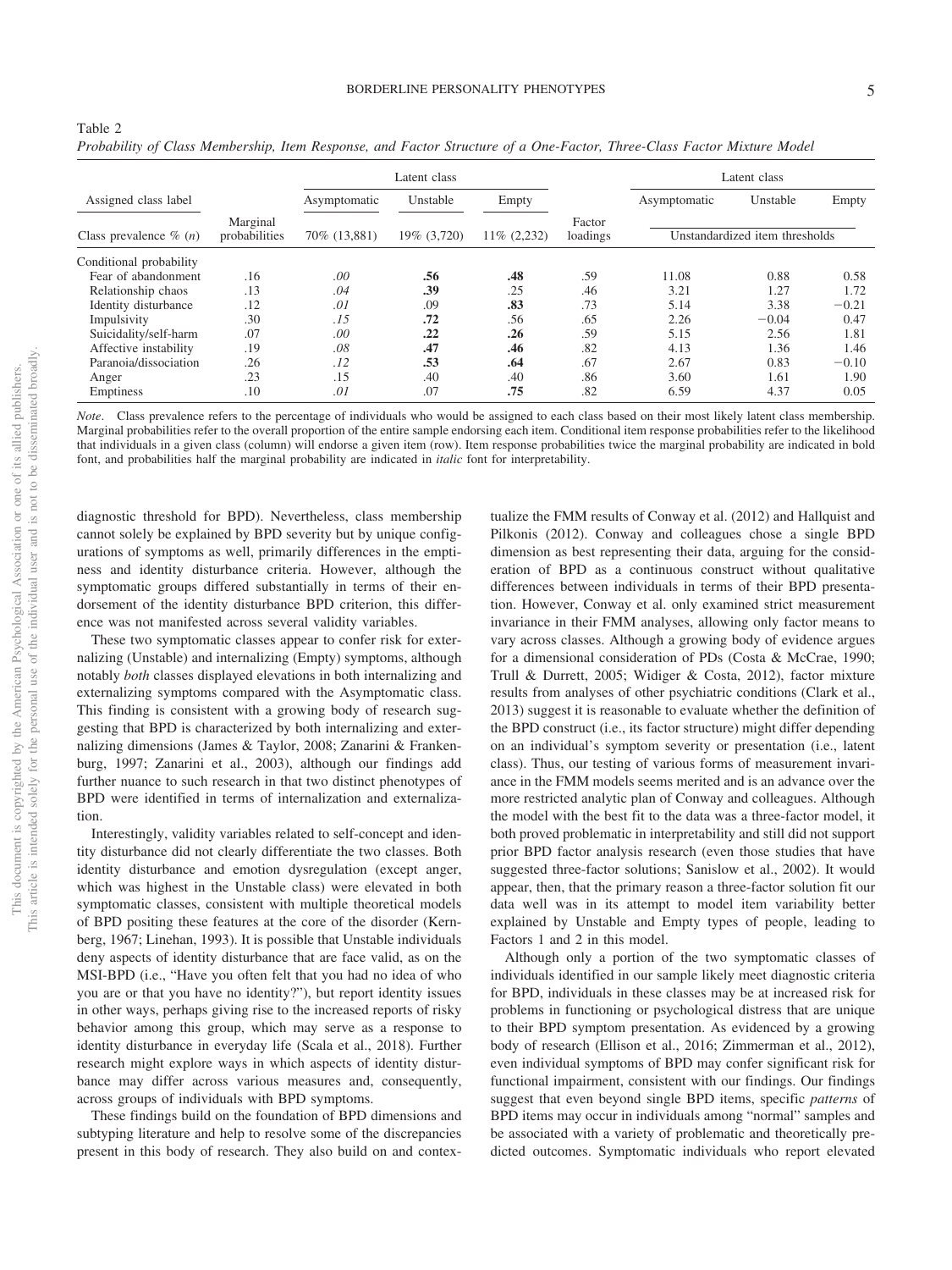<span id="page-6-0"></span>

| Table 3 |                                              |  |  |
|---------|----------------------------------------------|--|--|
|         | Class Comparisons Across Validity Indicators |  |  |

| Model                 |                  | Asymptomatic  | Unstable            | Empty         |              |                |            | Pairwise    |      | Pairwise effect<br>sizes $(d)$ |              | Phenotype<br>discrimination |
|-----------------------|------------------|---------------|---------------------|---------------|--------------|----------------|------------|-------------|------|--------------------------------|--------------|-----------------------------|
| Outcome               | $\boldsymbol{N}$ | M(SD)         | M(SD)               | M(SD)         | $\cal F$     | $\overline{p}$ | $\eta^2$   | comparisons | 1v2  | 1v3                            | 2v3          | 2v3                         |
| MSI-BPD               | 19,833           | 0.58(1.00)    | 3.46(1.77)          | 4.64(2.37)    | 22,992.31    | < 0.001        | .53        | 1 < 2 < 3   | 2.00 | 2.23                           | 0.56         | Moderate                    |
| <b>IPDE-SO</b>        | 2,731            | 0.38(0.31)    | 0.81(0.46)          | 1.06(0.55)    | 1,196.02     | < 0.001        | .30        | 1 < 2 < 3   | 1.09 | 1.51                           | 0.49         | Small                       |
| Fear of abandonment   | 2,731            | 0.09(0.33)    | 0.52(0.78)          | 0.59(0.82)    | 392.80       | < 0.001        | .13        | $1 < 2 = 3$ | 0.71 | 0.79                           | 0.09         | Negligible                  |
| Relationship chaos    | 2,731            | 0.20(0.48)    | 0.60(0.83)          | 0.63(0.85)    | 231.53       | < 0.001        | .08        | $1 < 2 = 3$ | 0.59 | 0.63                           | 0.04         | Negligible                  |
| Impulsivity           | 2.731            | 0.66(0.67)    | 1.12(0.87)          | 1.12(0.94)    | 188.28       | < 0.001        | .06        | $1 < 2 = 3$ | 0.59 | 0.57                           | 0.00         | Negligible                  |
| Suicidality/self-harm | 2,731            | 0.77(1.25)    | 1.19(1.31)          | 1.28(1.30)    | 71.16        | < 0.001        | .03        | $1 < 2 = 3$ | 0.32 | 0.40                           | 0.07         | Negligible                  |
| Affective instability | 2,731            | 0.47(0.64)    | 1.06(0.92)          | 1.27(1.01)    | 459.12       | < 0.001        | .14        | $1 < 2 = 3$ | 0.74 | 0.95                           | 0.22         | Small                       |
| Dissociation          | 2,731            | 0.29(0.55)    | 0.60(0.78)          | 1.10(1.00)    | 433.92       | < 0.001        | .14        | 1 < 2 < 3   | 0.45 | 1.00                           | 0.55         | Moderate                    |
| Anger                 | 2,731            | 0.29(0.52)    | 0.78(0.84)          | 0.86(0.91)    | 350.49       | < 0.001        | .11        | $1 < 2 = 3$ | 0.71 | 0.78                           | 0.09         | Negligible                  |
| Emptiness             | 2,731            | 0.26(0.50)    | 0.60(0.70)          | 1.59(0.93)    | 1,224.84     | < 0.001        | .31        | 1 < 2 < 3   | 0.57 | 1.79                           | 1.20         | Large                       |
| <b>NEO</b>            |                  |               |                     |               |              |                |            |             |      |                                |              |                             |
| Anxiety               | 11.438           | 1.87(0.64)    | 2.27(0.63)          | 2.45(0.64)    | 1.269.30     | < 0.001        | .10        | 1 < 2 < 3   | 0.63 | 0.91                           | 0.28         | Small                       |
| Angry hostility       | 11,444           | 1.54(0.62)    | 2.01(0.64)          | 2.01(0.66)    | 1,060.29     | < 0.001        | .08        | $1 < 2 = 3$ | 0.74 | 0.73                           | 0.01         | Negligible                  |
| Depression            | 11,423           | 1.44(0.67)    | 2.02(0.69)          | 2.58(0.65)    | 3.830.02     | < 0.001        | .25        | 1 < 2 < 3   | 0.86 | 1.72                           | 0.83         | Large                       |
| Positive emotions     | 11,459           | 2.79(0.61)    | 2.68(0.64)          | 2.41(0.71)    | 414.04       | < 0.001        | .03        | 1 > 2 > 3   | 0.18 | 0.58                           | 0.41         | Small                       |
| Impulsivity           | 11,444           | 1.83(0.56)    | 2.24(0.56)          | 2.26(0.62)    | 1,099.59     | < 0.001        | .09        | $1 < 2 = 3$ | 0.75 | 0.73                           | 0.03         | Negligible                  |
| <b>DASS</b>           |                  |               |                     |               |              |                |            |             |      |                                |              |                             |
| Depression            | 1.126            | 3.54(4.98)    | 8.56 (8.51)         | 14.41 (10.71) | 352.19       | < 0.001        | .24        | 1 < 2 < 3   | 0.72 | 1.30                           | 0.61         | Moderate                    |
| Anxiety               | 1,130            | 4.89 (5.42)   | 9.86(8.02)          | 12.77 (8.92)  | 229.77       | < 0.001        | .17        | 1 < 2 < 3   | 0.73 | 1.07                           | 0.34         | Small                       |
| <b>Stress</b>         | 1,126            | 6.98(6.75)    | 14.32 (8.76)        | 15.95 (9.65)  | 250.00       | < 0.001        | .18        | $1 < 2 = 3$ | 0.94 | 1.08                           | 0.18         | Negligible                  |
| ALS total             | 230              | 1.92(0.60)    | 2.24(0.56)          | 2.24(0.53)    | 10.95        | .001           | .05        | $1 = 2 = 3$ | 0.56 | 0.57                           | 0.00         | Negligible                  |
| Depression            | 257              | 2.08(0.63)    | 2.41(0.61)          | 2.42(0.57)    | 12.02        | < 0.001        | .04        | $1 = 2 = 3$ | 0.53 | 0.56                           | 0.01         | Negligible                  |
| Anxiety               | 262              | 1.86(0.69)    | 2.27(0.65)          | 2.24(0.67)    | 13.27        | < 0.001        | .05        | $1 = 2 = 3$ | 0.62 | 0.56                           | 0.05         | Negligible                  |
| Anxiety-depression    | 265              | 1.79(0.72)    | 2.23(0.62)          | 2.29(0.74)    | 19.74        | < 0.001        | .07        | $1 = 2 = 3$ | 0.66 | 0.69                           | 0.09         | Negligible                  |
| Elation               | 256              | 2.11(0.64)    | 2.45(0.57)          | 2.36(0.53)    | 7.96         | .005           | .03        | $1 = 2 = 3$ | 0.57 | 0.43                           | 0.17         | Negligible                  |
|                       |                  |               |                     |               |              | .005           |            |             |      |                                |              |                             |
| Depression-elation    | 265<br>263       | 1.96(0.64)    | 2.32(0.63)          | 2.21(0.68)    | 7.85<br>5.14 | .02            | .03<br>.02 | $1 = 2 = 3$ | 0.57 | 0.38<br>0.31                   | 0.17<br>0.22 | Negligible                  |
| Anger                 |                  | 1.67(0.69)    | 2.01(0.70)          | 1.87(0.62)    |              | .02            |            | $1 = 2 = 3$ | 0.50 |                                | 0.12         | Small                       |
| AIM total             | 228              | 3.69(0.46)    | 3.92(0.40)          | 3.87(0.55)    | 5.98         |                | .03        | $1 = 2 = 3$ | 0.54 | 0.35                           |              | Negligible                  |
| <b>SCCS</b> total     | 261              | 3.66(0.81)    | 3.09(0.53)          | 3.07(0.84)    | 22.57        | < 0.001        | .08        | $1 < 2 = 3$ | 0.82 | 0.71                           | 0.03         | Negligible                  |
| <b>DSHI</b>           |                  |               |                     |               |              |                |            |             |      |                                |              |                             |
| Yes/no                | 251              | 0.13(0.33)    | 0.41(0.50)          | 0.33(0.48)    | 14.66        | < 0.001        | .06        | $1 = 2 = 3$ | 0.68 | 0.50                           | 0.16         | Negligible                  |
| Frequency             | 251              | 0.88(6.47)    | 1,515.79 (8,150.49) | 3.27(10.18)   | 0.79         | .38            | .003       | $1 = 2 = 3$ | 0.26 | 0.28                           | 0.26         | Small                       |
| <b>RBO</b>            |                  |               |                     |               |              |                |            |             |      |                                |              |                             |
| Any                   | 261              | 0.87(0.34)    | 0.90(0.31)          | 0.82(0.39)    | 0.24         | .62            | < 0.001    | $1 = 2 = 3$ | 0.10 | 0.12                           | 0.22         | Small                       |
| Sum                   | 261              | 2.75(1.98)    | 4.50(2.69)          | 2.65(2.44)    | 1.16         | .28            | .004       | $1 = 2 = 3$ | 0.74 | 0.05                           | 0.72         | Moderate                    |
| ECR-R                 |                  |               |                     |               |              |                |            |             |      |                                |              |                             |
| Anxiety               | 13,892           | 3.08(1.07)    | 3.97(1.13)          | 4.12(1.19)    | 1,109.30     | < 0.001        | .14        | 1 < 2 < 3   | 0.81 | 0.92                           | 0.13         | Negligible                  |
| Avoidance             | 13,898           | 2.87(1.10)    | 3.11(1.17)          | 3.53(1.24)    | 244.51       | < 0.001        | .03        | 1 < 2 < 3   | 0.21 | 0.56                           | 0.34         | Small                       |
| <b>BPI</b>            |                  |               |                     |               |              |                |            |             |      |                                |              |                             |
| Primitive defenses    | 268              | 0.95(1.42)    | 2.03(1.56)          | 2.00(1.58)    | 12.97        | < 0.001        | .09        | $1 < 2 = 3$ | 0.72 | 0.70                           | 0.02         | Negligible                  |
| Identity diffusion    | 262              | 1.61(1.76)    | 2.48(1.74)          | 2.84(2.31)    | 15.75        | < 0.001        | .06        | $1 = 2 = 3$ | 0.50 | 0.60                           | 0.17         | Negligible                  |
| Reality testing       | 270              | 0.17(0.59)    | 0.42(0.81)          | 0.29(0.72)    | 2.83         | .09            | .01        | $1 = 2 = 3$ | 0.36 | 0.20                           | 0.16         | Negligible                  |
| Fusion                | 266              | 1.09(1.45)    | 2.23(1.70)          | 1.76(1.73)    | 11.23        | < 0.001        | .04        | $1 = 2 = 3$ | 0.72 | 0.42                           | 0.28         | Small                       |
| <b>IPO</b>            |                  |               |                     |               |              |                |            |             |      |                                |              |                             |
| Primitive defenses    | 242              | 42.12 (10.85) | 53.74 (7.34)        | 51.24 (10.82) | 31.73        | < 0.001        | .12        | $1 < 2 = 3$ | 1.25 | 0.84                           | 0.27         | Small                       |
| Identity diffusion    | 233              | 45.22 (11.79) | 56.82(6.10)         | 55.58 (9.50)  | 33.97        | < 0.001        | .13        | $1 < 2 = 3$ | 1.23 | 0.97                           | 0.14         | Negligible                  |
| Reality testing       | 241              | 34.10 (11.36) | 43.90 (13.00)       | 40.00 (12.37) | 13.30        | < 0.001        | .05        | $1 = 2 = 3$ | 0.80 | 0.50                           | 0.31         | Small                       |

*Note*. Most likely class membership is assigned based on item probabilities applied to individuals' patterns of MSI-BPD item endorsement. Three-group comparisons (i.e., *F* tests) are conducted via one-way analysis of variance (ANOVA). Post hoc pairwise comparisons are conducted via independent samples*t*-tests. We also conducted the appropriate nonparametric tests of count and dichotomous variables (i.e., DSHI and RBO) and found no qualitative differences compared with the ANOVA tests above. Thus, we report the latter for consistency across validity variables. Phenotype discrimination thresholds are based on [Cohen's \(1988\)](#page-8-1) effect size thresholds.  $M =$  mean;  $SD =$  standard deviation; MSI-BPD = McLean Screening Instrument for BPD; IPDE-SQ = International Personality Disorder Examination—Screening Questionnaire (without the identity disturbance item, see footnote 3); BPD = borderline personality disorder; NEO = Revised NEO Personality Inventory; DASS = Depression Anxiety Stress Scales; ALS = Affect Lability Scale; AIM = Affect Intensity Measure; SCCS = Self-Concept Clarity Scale; DSHI = Deliberate Self-Harm Inventory; RBQ = Reckless Behavior Questionnaire; ECR-R = Experiences in Close Relationships—Revised Questionnaire; BPI = Borderline Personality Inventory; IPO = Inventory of Personality Organization.

BPD symptoms but without BPD emptiness and identity disturbance criteria are likely to engage in reckless, self-damaging, or otherwise maladaptive behavior, and have difficulty regulating their anger. On the other hand, symptomatic individuals most likely to report BPD identity disturbance and emptiness criteria may be at risk for a series of internalizing symptoms and negative affectivity, as well as difficulties relying on others in close relationships. These findings are generally consistent with a set of studies finding both impulsive, angry, externalizing individuals and empty, identity disturbed, internalizing individuals within the population of BPD manifestations (Lenzenweger et al., 2008; Ramos et al., 2014; Slavin-Stewart, 2015; Thatcher et al., 2005).

#### **Theoretical Considerations**

Our results concur with the extensive body of evidence for the dimensional nature of BPD (Costa & McCrae, 1990; Trull & Durrett, 2005; Widiger & Costa, 2012), as incorporating the latent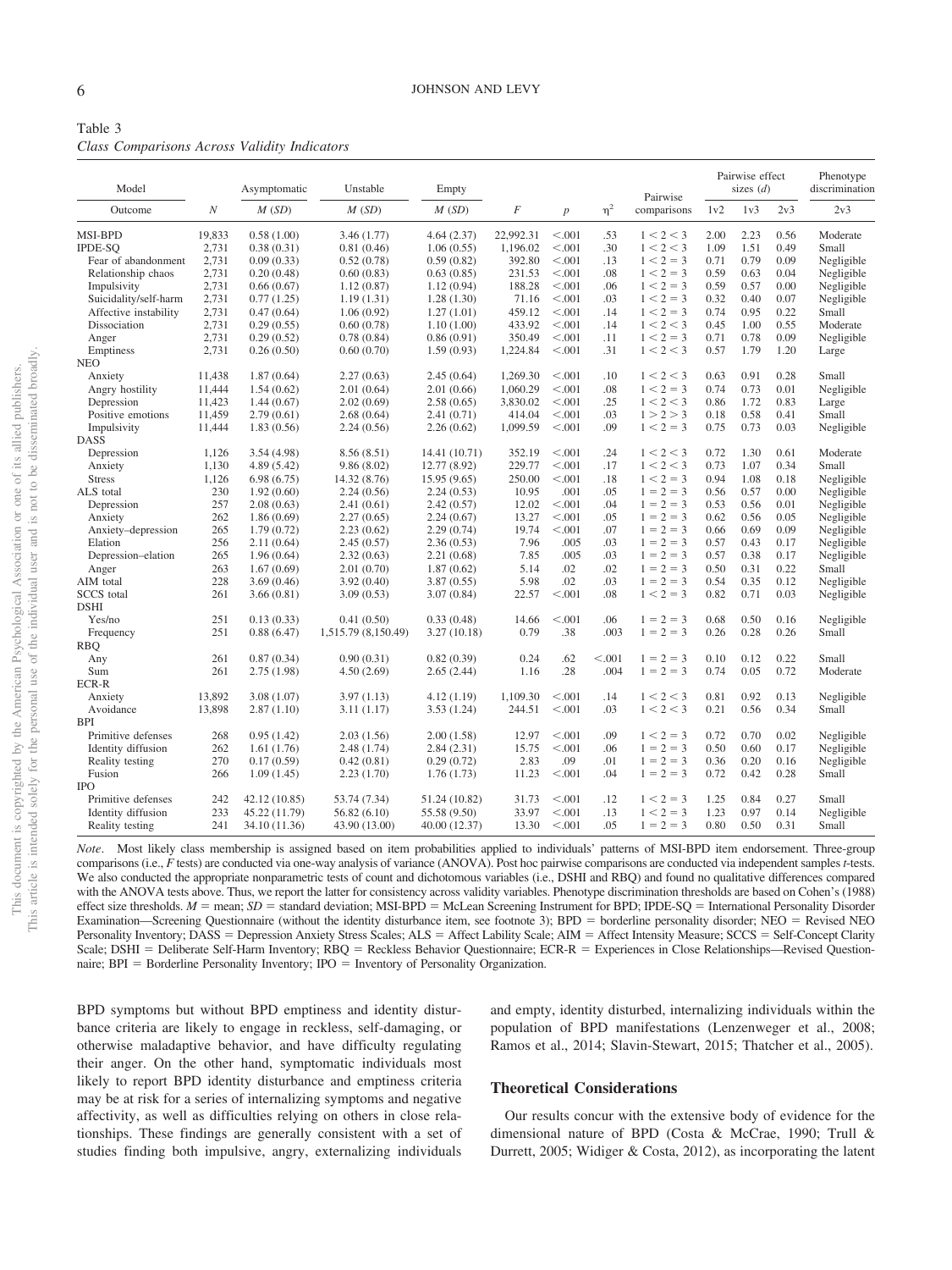dimension of BPD into analyses (i.e., FMM vs. LCA) eliminated apparently spurious latent classes of disorder presentation (e.g., the mild, moderate, and severe effect). However, clearly an entirely dimensional view of BPD does not fully explain the preference for a three-class FMM over a single-factor EFA in our sample. Given that the clinical severity of the two symptomatic subtypes was similar (although more elevated in the Empty class), we tentatively suggest the possibility that unstable versus empty manifestations of BPD may derive from distinct developmental trajectories of BPD (Zanarini & Frankenburg, 1997). However, it is also possible that these types are part of a multifinal process and that individuals share common risk factors present in BPD (e.g., trait emotion sensitivity). The present study by no means tests these possibilities, though it provides a useful framework through which such research can proceed. To test the veracity of such a hypothesis, future research would need to assess for similar subtypes of BPD presentation among adolescents and older adults and explore shifts in presentation longitudinally (see Becker, Grilo, Edell, & McGlashan, 2000).

#### **Assessment**

The identification of an Unstable subtype and a somewhat more severe Empty subtype is somewhat similar to the categorizations subsumed under emotionally unstable PD in the *ICD-10* (World Health Organization, 1992). The *ICD-10* outlines an "impulsive" type as presenting primarily with impulsivity and affective lability, and a "borderline" type as additionally displaying identity disturbance, emptiness, chaotic relationships, and suicidality/self-injury. Although several features of these types do not align entirely with the subtypes identified in our sample (e.g., the classes displayed similar endorsement of the BPD suicidality/self-harm criterion), our findings generally corroborate the typology outlined by the *ICD*. This suggests that specific patterns of *DSM* BPD criteria may also correspond to the two subtypes of *ICD* emotionally unstable PD, which may aid comparisons between diagnostic systems.

Our study, like those of Conway et al. (2012) and Hallquist and Pilkonis (2012), emphasizes the importance of using FMM to simultaneously understand the latent dimensions and subtypes of psychological disorders. For instance, we were able to identify four distinct BPD symptom classes through LCA, but these were reduced to three after taking into account the latent BPD severity dimension. We argue that studies that only evaluate the dimensional structure of the BPD construct may miss important subpopulations in the data, and research using LCA may identify spurious classes that are better understood purely as differences in disorder severity. FMM may help to resolve the diagnostic heterogeneity of other PDs and psychiatric disorders (e.g., attentiondeficit/hyperactivity disorder; [Clark et al., 2013\)](#page-8-0).

#### **Clinical Implications**

Given that we recruited a young adult sample, our findings highlight the possibility that those who develop BPD may have a distinct pattern of either internalizing or externalizing problems in young adulthood. Interestingly, despite differentiating two subthreshold subtypes of BPD, our study supports both Kernberg and Linehan's approaches to the conceptualization of BPD, in that both identity disturbance and emotion dysregulation were elevated

among these individuals, and largely not responsible for differences among them. Although the literature is sparse, several preventative treatment studies have begun to focus on presyndromal BPD, employing cognitive, behavioral, psychoanalytic, and systemic approaches (Chanen & McCutcheon, 2013). Our findings suggest that tailoring such approaches to externalizing or internalizing subthreshold manifestations of BPD may prove fruitful. The *DSM–5* alternative model for personality disorders (American Psychiatric Association, 2013) may enhance the assessment and detection of such individuals, as it desegregates personality-related symptom severity from personality pathology type, which are combined in the traditional polythetic *DSM* PD model via the requirement of five of nine BPD-specific criteria for a diagnosis. The *ICD-11* will also consider subthreshold personality pathology to be clinically meaningful (Chanen & McCutcheon, 2013; Levy & Johnson, 2016), marking a shift toward a broadly defined view of psychiatric problems.

Clinical practice with individuals with personality pathology may be enhanced by using preliminary screening of BPD symptomatology. Specifically, clinicians may be forewarned of problems related to depression, anxiety, and distanced interpersonal relationships when their clients endorse BPD identity disturbance and emptiness criteria. On the other hand, young adults denying emptiness or identity disturbance on a BPD screener, but who endorse other symptoms of BPD, may be at risk for reckless or self-damaging behaviors or anger dysregulation. These different presentations may be especially detectable among college populations, given that our data are derived from a large undergraduate population. Notably, up to 30% of our sample fell into distinct classes with elevated BPD symptoms, potentially meriting increased resources directed toward assessment and treatment of these individuals (e.g., in college counseling centers).

#### **Strengths and Limitations**

The study has several important strengths. First, we use the largest sample to date assessed on BPD symptoms. Second, use of FMM addresses several limitations of past research, namely, the use of construct-focused techniques such as factor analysis to address person-specific subtype questions, and the risk of artificial subtypes in LCA when not taking into account a latent severity dimension. Third, validation of identified subtypes increases the reliability and generalizability of our findings.

Despite these strengths, there are a number of limitations that warrant mention. First, our sample was nonclinical in nature. On the one hand, nearly 10% of students use college counseling centers, with a third reporting lifetime suicidality, and a quarter lifetime self-injury [\(Center for Collegiate Mental Health, 2016\)](#page-8-2), and more use psychotherapy more broadly, and the relative prevalence of BPD is high in community samples ( $\sim$ 1–5%; Levy & Johnson, 2016). Nonetheless, further exploration of BPD phenotypes using FMM in a large clinical sample is needed to ascertain generalizability to this population. Second, the current study used a self-report measure of BPD symptoms, potentially limiting the reliability of assessment, although collecting structured interview data from such a large sample is relatively unfeasible, indicative of the balance often needed between rigorous assessment and sample size. Relatedly, use of a multimethod approach would be prefer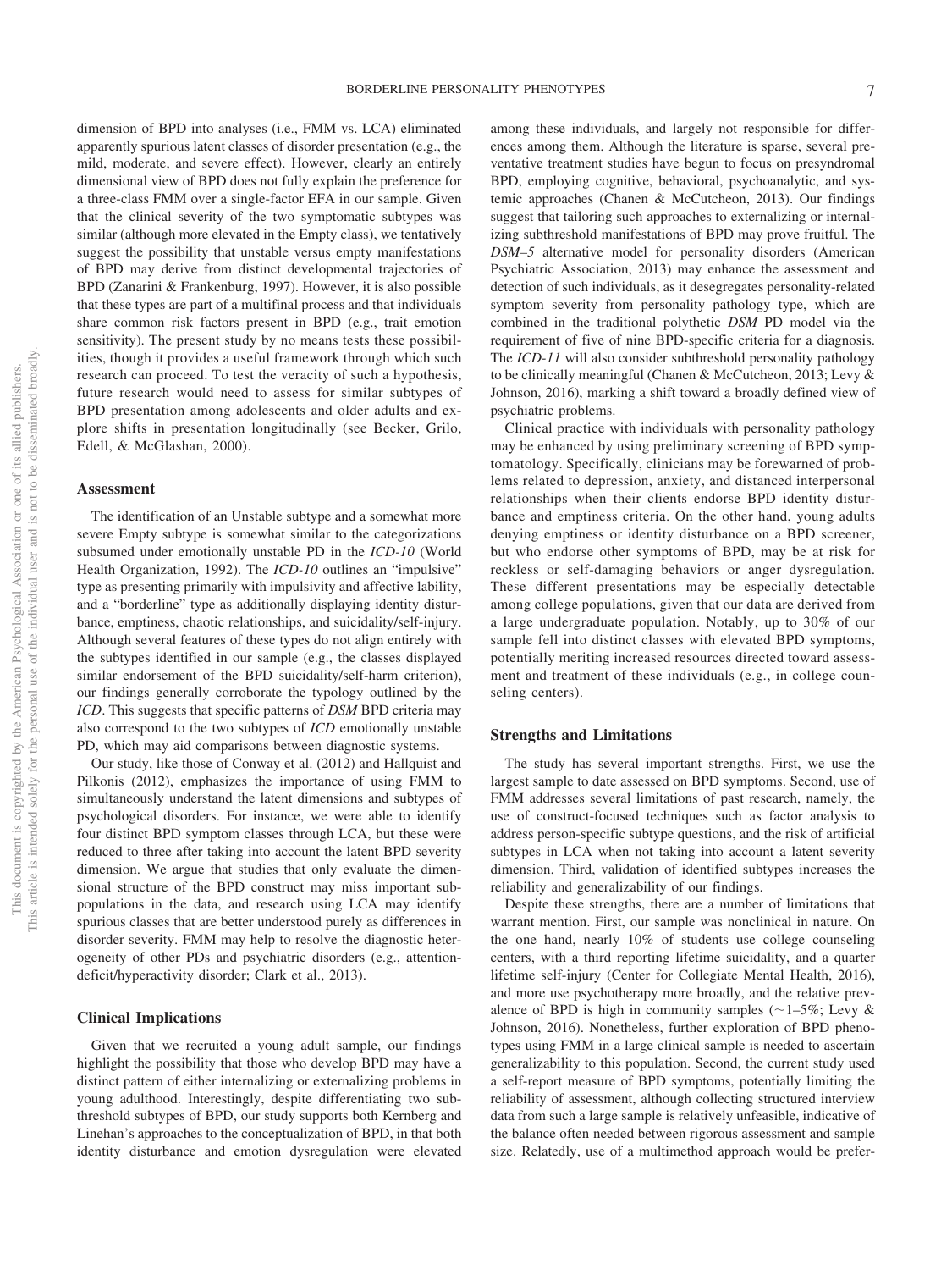able to reliance on a single measure of BPD symptoms.<sup>3</sup> Third, moderate skew among the BPD indicator variables, a common issue in psychopathology research, may have led to spurious classes in our mixture models, despite our efforts to account for and limit this concern (see footnote 1). Finally, results of our analyses, which used dichotomous indicators, are best corroborated through the use of measures with continuous indicators.

#### **Future Directions**

Future research should replicate and aim to further resolve the latent landscape of BPD in terms of criteria assessed via structured interview and continuous indicators in both large nonclinical and clinical samples. The clinical implications of identified BPD phenotypes should also be explored, with retrospective and prospective treatment research evaluating differential effects of existing BPD treatments for individuals with different phenotypic presentations. Finally, treatment targets for individuals with BPD symptoms may be able to be enhanced by matching intervention strategies to the specific configuration of symptoms a patient displays, maximizing gains.

#### **Conclusions**

We suggest that BPD is a unidimensional construct that may take on unstable or empty types in the general population. Future literature surrounding the use of the *DSM–5* alternative model for personality disorders and the upcoming *ICD-11* will be critical to determine whether or not these classification systems will be able to identify various putative BPD subsyndromal subtypes. Capturing the range of individuals with functional impairments associated with their BPD symptoms is an important step toward providing optimal clinical care and preventing development of pathological symptoms. Furthermore, identifying different subthreshold subtypes of disorders such as BPD may have important clinical significance in terms of treatment referral for those in distress. Future research using FMM should explore and validate potential subtypes of BPD and their progression over time to further delineate ideographic treatment targets and the temporal progression of the disabling condition of BPD.

#### **References**

- American Psychiatric Association. (2013). *Diagnostic and statistical manual of mental disorders (DSM–5)*. Washington, DC: Author.
- Asnaani, A., Chelminski, I., Young, D., & Zimmerman, M. (2007). Heterogeneity of borderline personality disorder: Do the number of criteria met make a difference? *Journal of Personality Disorders, 21,* 615– 625. <http://dx.doi.org/10.1521/pedi.2007.21.6.615>
- Bauer, D. J., & Curran, P. J. (2003). Distributional assumptions of growth mixture models: Implications for overextraction of latent trajectory classes. *Psychological Methods, 8,* 338 –363. [http://dx.doi.org/10.1037/](http://dx.doi.org/10.1037/1082-989X.8.3.338) [1082-989X.8.3.338](http://dx.doi.org/10.1037/1082-989X.8.3.338)
- Becker, D. F., Grilo, C. M., Edell, W. S., & McGlashan, T. H. (2000). Comorbidity of borderline personality disorder with other personality disorders in hospitalized adolescents and adults. *The American Journal of Psychiatry, 157,* 2011–2016. [http://dx.doi.org/10.1176/appi.ajp.157](http://dx.doi.org/10.1176/appi.ajp.157.12.2011) [.12.2011](http://dx.doi.org/10.1176/appi.ajp.157.12.2011)
- Bornovalova, M. A., Levy, R., Gratz, K. L., & Lejuez, C. W. (2010). Understanding the heterogeneity of BPD symptoms through latent class analysis: Initial results and clinical correlates among inner-city substance users. *Psychological Assessment, 22,* 233–245. [http://dx.doi.org/](http://dx.doi.org/10.1037/a0018493) [10.1037/a0018493](http://dx.doi.org/10.1037/a0018493)
- Campbell, J. D., Trapnell, P. D., Heine, S. J., Katz, I. M., Lavallee, L. F., & Lehman, D. R. (1996). Self-concept clarity: Measurement, personality correlates, and cultural boundaries. *Journal of Personality and Social Psychology, 70,* 141–156.<http://dx.doi.org/10.1037/0022-3514.70.1.141>
- <span id="page-8-2"></span>Center for Collegiate Mental Health. (2016, January). *2015 Annual Report* (Publication No. STA 15–108). Retrieved from [https://sites.psu.edu/](https://sites.psu.edu/ccmh/files/2017/10/2015_CCMH_Report_1-18-2015-yq3vik.pdf) [ccmh/files/2017/10/2015\\_CCMH\\_Report\\_1-18-2015-yq3vik.pdf](https://sites.psu.edu/ccmh/files/2017/10/2015_CCMH_Report_1-18-2015-yq3vik.pdf)
- Chanen, A. M., & McCutcheon, L. (2013). Prevention and early intervention for borderline personality disorder: Current status and recent evidence. *The British Journal of Psychiatry, 54,* s24 –s29. [http://dx.doi.org/](http://dx.doi.org/10.1192/bjp.bp.112.119180) [10.1192/bjp.bp.112.119180](http://dx.doi.org/10.1192/bjp.bp.112.119180)
- <span id="page-8-0"></span>Clark, S. L., Muthén, B., Kaprio, J., D'Onofrio, B. M., Viken, R., & Rose, R. J. (2013). Models and strategies for factor mixture analysis: An example concerning the structure underlying psychological disorders. *Structural Equation Modeling, 20,* 681–703. [http://dx.doi.org/10.1080/](http://dx.doi.org/10.1080/10705511.2013.824786) [10705511.2013.824786](http://dx.doi.org/10.1080/10705511.2013.824786)
- Clarkin, J. F., Yeomans, F. E., & Kernberg, O. F. (2006). *Psychotherapy for borderline personality: Focusing on object relations* (1st ed.). Arlington, VA: American Psychiatric Publishing.
- Clifton, A., & Pilkonis, P. A. (2007). Evidence for a single latent class of diagnostic and statistical manual of mental disorders borderline personality pathology. *Comprehensive Psychiatry, 48,* 70 –78. [http://dx.doi.org/](http://dx.doi.org/10.1016/j.comppsych.2006.07.002) [10.1016/j.comppsych.2006.07.002](http://dx.doi.org/10.1016/j.comppsych.2006.07.002)
- <span id="page-8-1"></span>Cohen, J. (1988). *Statistical power analysis for the behavioral sciences* (2nd ed.). Hillsdale, NJ: Lawrence Erlbaum Associates.
- Conway, C., Hammen, C., & Brennan, P. (2012). A comparison of latent class, latent trait, and factor mixture models of *DSM–IV* borderline personality disorder criteria in a community setting: Implications for *DSM–5*. *Journal of Personality Disorders, 26,* 793– 803. [http://dx.doi](http://dx.doi.org/10.1521/pedi.2012.26.5.793) [.org/10.1521/pedi.2012.26.5.793](http://dx.doi.org/10.1521/pedi.2012.26.5.793)
- Cooper, L. D., Balsis, S., & Zimmerman, M. (2010). Challenges associated with a polythetic diagnostic system: Criteria combinations in the personality disorders. *Journal of Abnormal Psychology, 119, 886*-895. <http://dx.doi.org/10.1037/a0021078>
- Costa, P. T., & McCrae, R. R. (1992). *Revised NEO Personality Inventory (NEO PI-R) and NEO Five-Factor Inventory (NEO-FFI)*. Odessa, FL: Psychological Assessment Resources.
- Costa, P. T., Jr., & McCrae, R. R. (1990). Personality disorders and the five-factor model of personality. *Journal of Personality Disorders, 4,* 362–371.<http://dx.doi.org/10.1521/pedi.1990.4.4.362>
- Eaton, N. R., Krueger, R. F., South, S. C., Simms, L. J., & Clark, L. A. (2011). Contrasting prototypes and dimensions in the classification of personality pathology: Evidence that dimensions, but not prototypes, are robust. *Psychological Medicine, 41,* 1151–1163. [http://dx.doi.org/10](http://dx.doi.org/10.1017/S0033291710001650) [.1017/S0033291710001650](http://dx.doi.org/10.1017/S0033291710001650)
- Ellison, W. D., Rosenstein, L. K., Chelminski, I., Dalrymple, K., & Zimmerman, M. (2016). The clinical significance of single features of borderline personality disorder: Anger, affective instability, impulsivity, and chronic emptiness in psychiatric outpatients. *Journal of Personality Disorders, 30,* 261–270. [http://dx.doi.org/10.1521/pedi\\_2015\\_29\\_193](http://dx.doi.org/10.1521/pedi_2015_29_193)

<sup>3</sup> To increase reliability of our findings using the MSI-BPD, we also conducted analyses on the IPDE-SQ and on a combination of the IPDE-SQ and MSI-BPD as indicators. Model comparison again preferred the onefactor, three-class FMM-3 solution, although the two symptomatic classes appeared to differ primarily in their endorsement of self-harm, perhaps due to this item being reverse scored in the IPDE-SQ. Removing this item from the IPDE-SQ analysis led to a one-factor, two-class FMM-3 as the most preferred, with Unaffected and Affected classes being identified. However, the relevance of these findings are limited, as the identity disturbance item was missing from the IPDE-SQ at the time of data collection due to an issue with the published measure.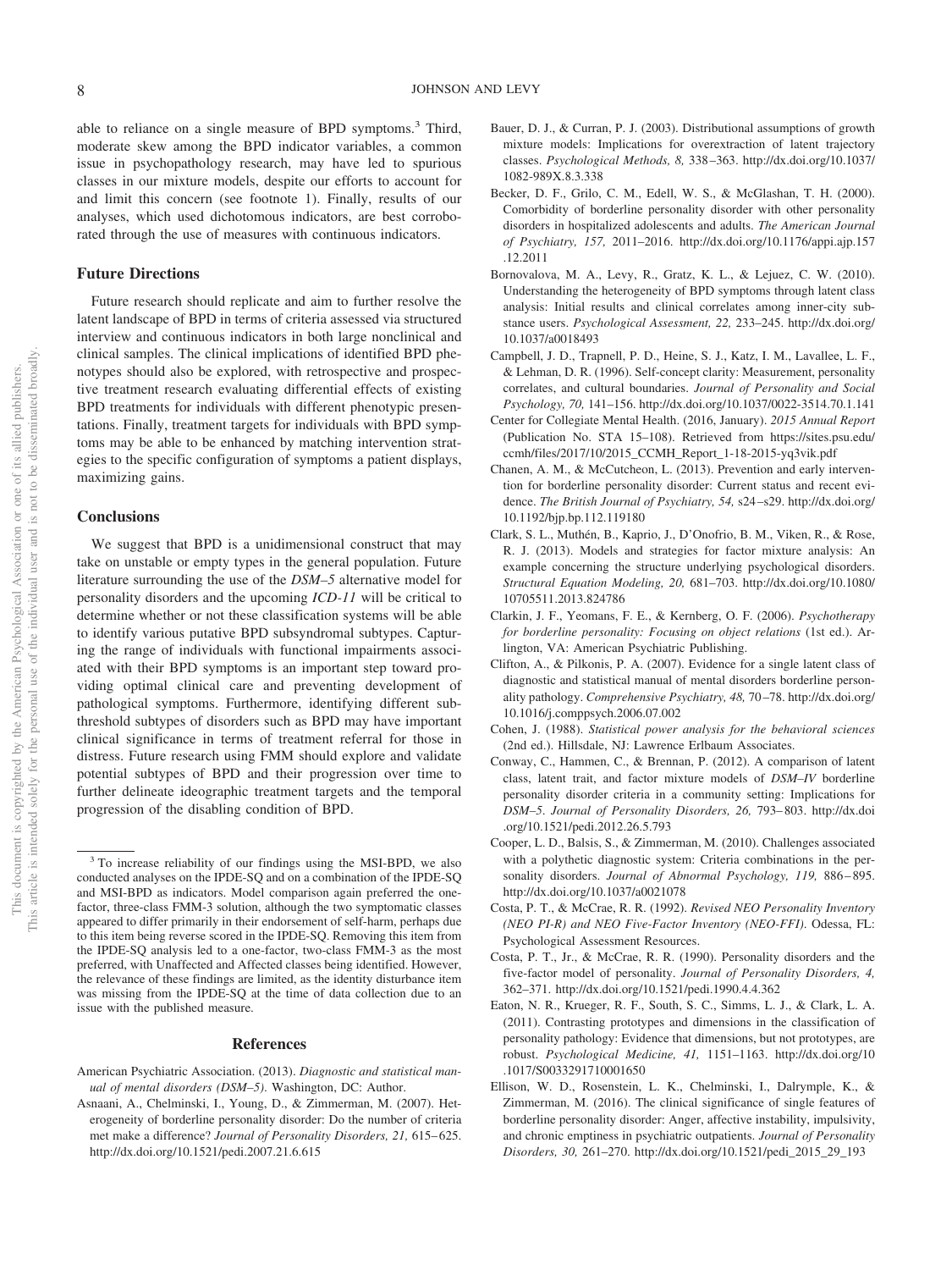- Fraley, R. C., Waller, N. G., & Brennan, K. A. (2000). An item response theory analysis of self-report measures of adult attachment. *Journal of Personality and Social Psychology, 78,* 350 –365. [http://dx.doi.org/10](http://dx.doi.org/10.1037/0022-3514.78.2.350) [.1037/0022-3514.78.2.350](http://dx.doi.org/10.1037/0022-3514.78.2.350)
- Graham, J. W., & Connell, L. E. (2014). *Structural equation modeling*. Unpublished manuscript, Department of Biobehavioral Health, The Pennsylvania State University, Pennsylvania.
- Gratz, K. L. (2001). Measurement of deliberate self-harm: Preliminary data on the Deliberate Self-Harm Inventory. *Journal of Psychopathology and Behavioral Assessment, 23,* 253–263. [http://dx.doi.org/10.1023/A:](http://dx.doi.org/10.1023/A:1012779403943) [1012779403943](http://dx.doi.org/10.1023/A:1012779403943)
- Gunderson, J. G., Stout, R. L., McGlashan, T. H., Shea, M. T., Morey, L. C., Grilo, C. M.,... Skodol, A. E. (2011). Ten-year course of borderline personality disorder: Psychopathology and function from the collaborative longitudinal personality disorders study. *Archives of General Psychiatry, 68,* 827– 837. [http://dx.doi.org/10.1001/archgenpsychia](http://dx.doi.org/10.1001/archgenpsychiatry.2011.37)[try.2011.37](http://dx.doi.org/10.1001/archgenpsychiatry.2011.37)
- Hallquist, M. N., & Pilkonis, P. A. (2012). Refining the phenotype of borderline personality disorder: Diagnostic criteria and beyond. *Personality Disorders, 3,* 228 –246.<http://dx.doi.org/10.1037/a0027953>
- Harvey, P. D., Greenberg, B. R., & Serper, M. R. (1989). The Affective Lability Scales: Development, reliability, and validity. *Journal of Clinical Psychology, 45,* 786 –793. [http://dx.doi.org/10.1002/1097-4679](http://dx.doi.org/10.1002/1097-4679%28198909%2945:5%3C786::AID-JCLP2270450515%3E3.0.CO;2-P) (198909)45:5<[786::AID-JCLP2270450515](http://dx.doi.org/10.1002/1097-4679%28198909%2945:5%3C786::AID-JCLP2270450515%3E3.0.CO;2-P)>3.0.CO;2-P
- Haslam, N., Holland, E., & Kuppens, P. (2012). Categories versus dimensions in personality and psychopathology: A quantitative review of taxometric research. *Psychological Medicine, 42,* 903–920. [http://dx.doi](http://dx.doi.org/10.1017/S0033291711001966) [.org/10.1017/S0033291711001966](http://dx.doi.org/10.1017/S0033291711001966)
- Hopwood, C. J., Kotov, R., Krueger, R. F., Watson, D., Widiger, T. A., Althoff, R. R.,... Zimmermann, J. (2018). The time has come for dimensional personality disorder diagnosis. *Personality and Mental Health, 12,* 82– 86.<http://dx.doi.org/10.1002/pmh.1408>
- James, L. M., & Taylor, J. (2008). Revisiting the structure of mental disorders: Borderline personality disorder and the internalizing/ externalizing spectra. *British Journal of Clinical Psychology, 47,* 361– 380.<http://dx.doi.org/10.1348/014466508X299691>
- Javaras, K. N., Zanarini, M. C., Hudson, J. I., Greenfield, S. F., & Gunderson, J. G. (2017). Functional outcomes in community-based adults with borderline personality disorder. *Journal of Psychiatric Research, 89,* 105–114.<http://dx.doi.org/10.1016/j.jpsychires.2017.01.010>
- Kernberg, O. (1967). Borderline personality organization. *Journal of the American Psychoanalytic Association, 15,* 641– 685. [http://dx.doi.org/10](http://dx.doi.org/10.1177/000306516701500309) [.1177/000306516701500309](http://dx.doi.org/10.1177/000306516701500309)
- Larsen, R. J. (1985). Theory and measurement of affect intensity as an individual difference characteristic. *Dissertation Abstracts International, 45,* 2297B.
- Leichsenring, F. (1999). Development and first results of the Borderline Personality Inventory: A self-report instrument for assessing borderline personality organization. *Journal of Personality Assessment, 73, 45*-63. <http://dx.doi.org/10.1207/S15327752JPA730104>
- Lenzenweger, M. F., Clarkin, J. F., Kernberg, O. F., & Foelsch, P. A. (2001). The Inventory of Personality Organization: Psychometric properties, factorial composition, and criterion relations with affect, aggressive dyscontrol, psychosis proneness, and self-domains in a nonclinical sample. *Psychological Assessment, 13,* 577–591. [http://dx.doi.org/10](http://dx.doi.org/10.1037/1040-3590.13.4.577) [.1037/1040-3590.13.4.577](http://dx.doi.org/10.1037/1040-3590.13.4.577)
- Lenzenweger, M. F., Clarkin, J. F., Yeomans, F. E., Kernberg, O. F., & Levy, K. N. (2008). Refining the borderline personality disorder phenotype through finite mixture modeling: Implications for classification. *Journal of Personality Disorders, 22,* 313–331. [http://dx.doi.org/10](http://dx.doi.org/10.1521/pedi.2008.22.4.313) [.1521/pedi.2008.22.4.313](http://dx.doi.org/10.1521/pedi.2008.22.4.313)
- Levy, K. N., & Johnson, B. N. (2016). Personality disorders. In J. C. Norcross, G. R. VandenBos, & D. K. Freedheim (Eds.), *APA handbook of clinical psychology: Psychopathology and health* (Vol. 4, pp. 173–

207). Washington, DC: American Psychological Association. [http://dx](http://dx.doi.org/10.1037/14862-006) [.doi.org/10.1037/14862-006](http://dx.doi.org/10.1037/14862-006)

- Linehan, M. M. (1993). *Cognitive-behavioral treatment of borderline personality disorder*. New York, NY: Guilford Press.
- Loranger, A. W., Janca, A., & Sartorius, N. (Eds.). (1997). *Assessment and diagnosis of personality disorders: The ICD-10 International Personality Disorder Examination (IPDE*). Cambridge, United Kingdom: Cambridge University Press.<http://dx.doi.org/10.1017/CBO9780511663215>
- Lovibond, P. F., & Lovibond, S. H. (1995). The structure of negative emotional states: Comparison of the Depression Anxiety Stress Scales (DASS) with the Beck Depression and Anxiety Inventories. *Behaviour Research and Therapy, 33,* 335–343. [http://dx.doi.org/10.1016/0005-](http://dx.doi.org/10.1016/0005-7967%2894%2900075-U) [7967\(94\)00075-U](http://dx.doi.org/10.1016/0005-7967%2894%2900075-U)
- Markon, K. E., & Krueger, R. F. (2006). Information-theoretic latent distribution modeling: Distinguishing discrete and continuous latent variable models. *Psychological Methods, 11,* 228 –243. [http://dx.doi.org/](http://dx.doi.org/10.1037/1082-989X.11.3.228) [10.1037/1082-989X.11.3.228](http://dx.doi.org/10.1037/1082-989X.11.3.228)
- Meehl, P. E., & Golden, R. R. (1982). The three kinds of taxometric tasks. In P. C. Kendall & J. N. Butcher (Eds.), *Handbook of research methods in clinical psychology* (pp. 127–181). New York, NY: Wiley.
- Melartin, T., Häkkinen, M., Koivisto, M., Suominen, K., & Isometsä, E. T. (2009). Screening of psychiatric outpatients for borderline personality disorder with the McLean Screening Instrument for Borderline Personality Disorder (MSI-BPD). *Nordic Journal of Psychiatry, 63, 475-479*. <http://dx.doi.org/10.3109/08039480903062968>
- Miller, C. E., Lewis, K. L., Huxley, E., Townsend, M. L., & Grenyer, B. F. S. (2018). A 1-year follow-up study of capacity to love and work: What components of borderline personality disorder most impair interpersonal and vocational functioning? *Personality and Mental Health, 12,* 334 –344.<http://dx.doi.org/10.1002/pmh.1432>
- Muthén, B., & Asparouhov, T. (2015). Growth mixture modeling with non-normal distributions. *Statistics in Medicine, 34,* 1041–1058. [http://](http://dx.doi.org/10.1002/sim.6388) [dx.doi.org/10.1002/sim.6388](http://dx.doi.org/10.1002/sim.6388)
- Muthén, B., & Shedden, K. (1999). Finite mixture modeling with mixture outcomes using the EM algorithm. *Biometrics, 55,* 463– 469. [http://dx](http://dx.doi.org/10.1111/j.0006-341X.1999.00463.x) [.doi.org/10.1111/j.0006-341X.1999.00463.x](http://dx.doi.org/10.1111/j.0006-341X.1999.00463.x)
- Muthén, L. K., & Muthén, B. O. (2017). *Mplus user's guide* (8th ed.). Los Angeles, CA: Author.
- Patel, A. B., Sharp, C., & Fonagy, P. (2011). Criterion validity of the MSI-BPD in a community sample of women. *Journal of Psychopathology and Behavioral Assessment, 33,* 403– 408. [http://dx.doi.org/10.1007/](http://dx.doi.org/10.1007/s10862-011-9238-5) [s10862-011-9238-5](http://dx.doi.org/10.1007/s10862-011-9238-5)
- Ramos, V., Canta, G., de Castro, F., & Leal, I. (2014). Discrete subgroups of adolescents diagnosed with borderline personality disorder: A latent class analysis of personality features. *Journal of Personality Disorders, 28,* 463– 482. [http://dx.doi.org/10.1521/pedi\\_2013\\_27\\_126](http://dx.doi.org/10.1521/pedi_2013_27_126)
- Ruscio, J., Ruscio, A. M., & Meron, M. (2007). Applying the bootstrap to taxometric analysis: Generating empirical sampling distributions to help interpret results. *Multivariate Behavioral Research, 42,* 349 –386. [http://](http://dx.doi.org/10.1080/00273170701360795) [dx.doi.org/10.1080/00273170701360795](http://dx.doi.org/10.1080/00273170701360795)
- Sanislow, C. A., Grilo, C. M., Morey, L. C., Bender, D. S., Skodol, A. E., Gunderson, J. G.,... McGlashan, T. H. (2002). Confirmatory factor analysis of *DSM–IV* criteria for borderline personality disorder: Findings from the collaborative longitudinal personality disorders study. *The American Journal of Psychiatry, 159,* 284 –290. [http://dx.doi.org/10](http://dx.doi.org/10.1176/appi.ajp.159.2.284) [.1176/appi.ajp.159.2.284](http://dx.doi.org/10.1176/appi.ajp.159.2.284)
- Scala, J. W., Levy, K. N., Johnson, B. N., Kivity, Y., Ellison, W. D., Pincus, A. L.,... Newman, M. G. (2018). The role of negative affect and self-concept clarity in predicting self-injurious urges in borderline personality disorder using ecological momentary assessment. *Journal of Personality Disorders, 32,* 36 –57. [http://dx.doi.org/10.1521/pedi.2018](http://dx.doi.org/10.1521/pedi.2018.32.supp.36) [.32.supp.36](http://dx.doi.org/10.1521/pedi.2018.32.supp.36)
- Sharp, C., Wright, A. G. C., Fowler, J. C., Frueh, B. C., Allen, J. G., Oldham, J.,... Clark, L. A. (2015). The structure of personality